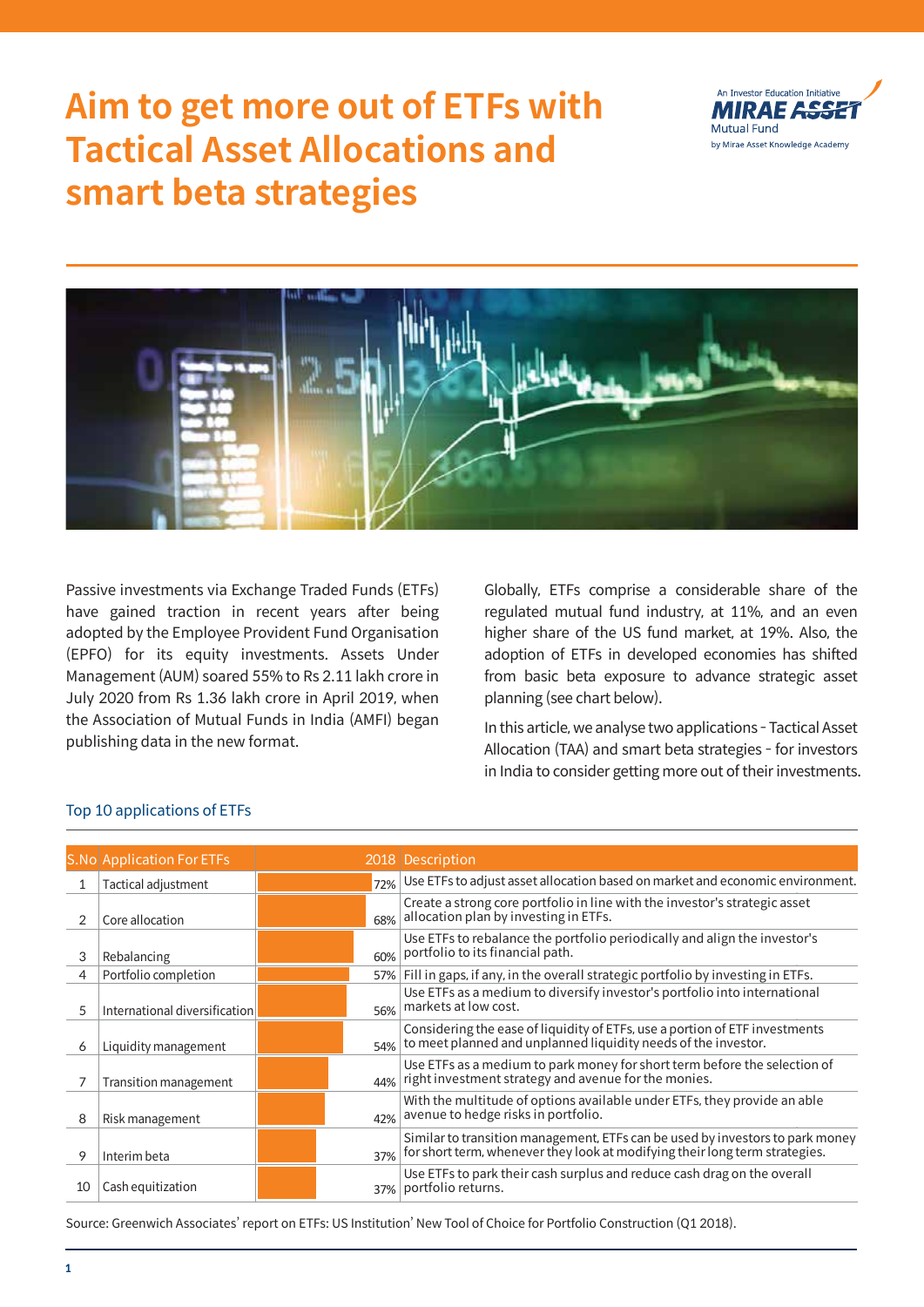# **TAA**

In Strategic Asset Allocation (SAA), Target Asset Allocation is fixed and goal-oriented whereas in TAA, the asset mix is changed in response to the market and economic environment. An investor actively tracks the market and overall economic scenario and then stays neutral-weighted, over-weighted, or under-weighted with respect to a particular asset (or more than one asset). For instance, allocation to equity is adjusted as per valuation wherein, if valuations are low, portfolio equity allocation is increased and debt reduced. When valuations are high, equity allocation is reduced and debt allocation increased.

TAA has two variants - systematic and discretionary. A systematic TAA makes use of quantitative indicators to benefit from the temporary market anomalies/imbalances among different asset classes. Discretionary TAA uses a more qualitative approach which is informative but difficult to measure. It involves analysing the political, economic and financial market situation and then taking a call on the asset mix.

A TAA strategy can be a value addition to an SAA strategy by increasing allocation to those assets expected to outperform and reducing allocation to those likely to underperform. It enable investors to better handle market volatility, mitigating downside risks and enhancing returns by benefiting from an advantageous market scenario.

#### **Case study** – **Benefits of TAA**

Investors can buy and sell ETFs intra-day or at any time during market hours, unlike traditional equity mutual funds that get the closing Net Asset value (NAV) for investment. The TAA strategy of investment in ETFs provides an ideal opportunity to invest, based on market volatility. For instance, as seen from the chart below, investments in ETFs during volatile periods, correlating to market lows, allows investors to buy more units, thus giving investors a better deal on their investments over the long term.

 $\blacksquare$  High  $\blacksquare$  High  $\blacksquare$  ow  $\blacksquare$  Nifty 50 closing value (RHS) 13000 600 Variation in index value intra-day Variation in index value intra-day 12000 300  $\Omega$ 11000  $\overline{5}$ Nifty 50 movement movem -300 10000  $-600$  $50<sub>1</sub>$ 9000 -900 Nifty 8000  $-1200$ -1500 7000 Jan-20 Feb-20 Mar-20 Apr-20 May-20 Jun-20

Nifty closing versus its intra-day high and low closing value

Notes: Data from January 1 to June 30, 2020. High represents the variation in absolute value of the high point of the index intraday versus that day's closing value.

Low represents the variation in absolute value of the low point of the index intraday versus that day's closing value. Source: National Stock Exchange of India

Let's use an example to bring to the fore the benefits of investing in ETFs during periods of market volatility, as in the six months ended June 30, 2020.

Two investors, Sameer and Aamir both invest Rs 1,000 daily in the market (Nifty 50). While Sameer invests at the low point of the index every day, Aamir invests at the closing value of the index. The end results of their investments are detailed in the table below.

| <b>Particulars</b>        | <b>Samir</b>                               | Aamir                                |  |  |  |
|---------------------------|--------------------------------------------|--------------------------------------|--|--|--|
| Daily investment value    | Rs 1.000                                   | Rs 1.000                             |  |  |  |
| Investment strategy       | Investing at market lows during<br>the day | Investing in market closing<br>value |  |  |  |
| Total amount invested     | <b>Rs 1.23 lakh</b>                        | Rs 1.23 lakh                         |  |  |  |
| Value of investment       | Rs 1.26 lakh                               | <b>Rs 1.23 lakh</b>                  |  |  |  |
| Investment returns (XIRR) | 9.4%                                       | 4.2%                                 |  |  |  |

Source : CRISIL Research.

Clearly, just by investing efficiently during the market lows, Sameer was able to generate 9.4% returns in the period, compared with 4.2% by Aamir. While investing at market lows is not possible every day for investors, ETFs provide an opportunity to tactically invest in the market during market lows or during a low-cost buying opportunity.

Additionally, since ETF investments are transparent and known to investors in terms of portfolio exposure, it is easier for investors to take tactical calls on overall index valuation and placement compared with the overall market, unlike an equity mutual fund whose exact portfolio universe might not replicate its benchmark.

# **Beta strategies options available across a wide palette**

ETFs also provide an opportunity for investors to use the beta strategies avenue in long-term investment planning. ETFs in India have grown in terms of the options available across pure equity, gold, debt, overseas as well as smart beta indices, thus providing a wide palette of investments.

#### **Index ETFs** Tracks broader market indices like Nifty 50, S&P BSE Sensex, Nifty 100 or Nifty Next 50. **Sectoral ETFs** Exposure to stocks belonging to a particular sector such as banking (private and PSU banks), processes and the secondary.<br>nsumption, infrastructure **Gold ETFs** Track the domestic physical gold price and invest in gold bullion. **Country specific ETFs** Invest in same proportion in the securities of the global index like Hang Seng, Nasdaq, etc. **Other ETFs** ETFs tracking Nifty 100 low volatiliy 30 index, 12 state-owned companies that are a part of the Nifty CPSE index. **Debt ETFs** Invest money in the bonds in issued by public sector companies It can also be ETFs investing in Tri Party REPO, Repo in Government Securities, Reverse Repos and similar other overnight instruments investing in long-term gilts.

# Diversified ETF offerings in India